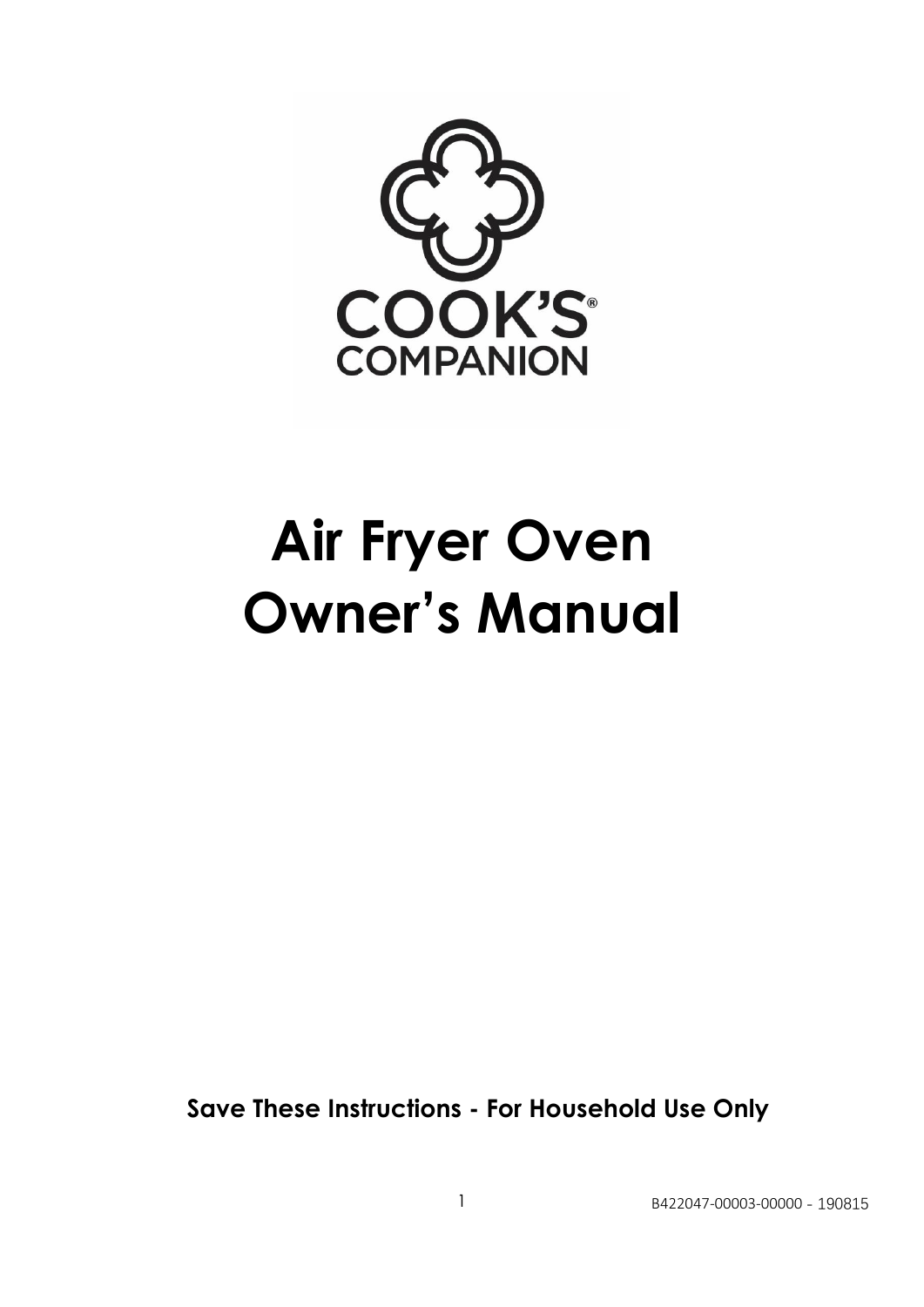## **IMPORTANT SAFEGUARDS**

When using electrical appliances, basic safety precautions should always be followed, including:

- 1. NEVER IMMERSE the Main Unit Housing, which contains electrical components and heating elements, in water. Do not rinse under the tap.
- 2. TO AVOID ELECTRICAL SHOCK, DO NOT put liquid of any kind into the Main Unit Housing containing the electrical components.
- 3. This appliance has a polarized plug (one blade is wider than the other). To REDUCE THE RISK OF ELECTRIC SHOCK, this plug is intended to fit into a polarized outlet only one way. If the plug does not fit fully into the outlet, reverse the plug. If it still does not fit, contact a qualified electrician. DO NOT ATTEMPT to modify the plug in any way.
- 4. MAKE SURE the appliance is plugged into a dedicated wall socket. Always make sure that the plug is inserted into the wall socket properly and without any other appliances on the same outlet.
- 5. To prevent food contact with the interior upper screen and heat element, DO NOT OVERFILL the racks.
- 6. DO NOT COVER the Air Intake Vent or Air Outlet Vent while the Air Fryer Oven is operating. Doing so will prevent even cooking and may damage the Unit or cause it to overheat.
- 7. NEVER POUR oil into the oven. Fire and personal injury could result.
- 8. While cooking, the internal temperature of the Unit reaches several hundred degrees Fahrenheit. TO AVOID PERSONAL INJURY, never place hands inside the Unit unless it is thoroughly cooled.
- 9. This appliance is NOT INTENDED FOR USE by persons with reduced physical, sensory, or mental capabilities or a lack of experience and knowledge unless they are UNDER THE SUPERVISION of a responsible person or have been given proper instruction in using the appliance. This appliance is NOT INTENDED FOR USE by children.
- 10.When cooking, DO NOT PLACE the appliance against a wall or against other appliances. Leave at least 5 inches of free space on the back and sides and above the appliance. Do not place anything on top of the appliance.
- 11.DO NOT USE this Unit if the plug, the power cord, or the appliance itself is damaged in any way.
- 12.DO NOT PLACE The Unit on stove top surfaces.
- 13.If the power cord is damaged, YOU MUST HAVE IT REPLACED by the manufacturer, its service agent, or a similarly qualified person in order to avoid hazard.
- 14.Keep the appliance and its power cord OUT OF THE REACH of children when it is in operation or in the cooling process.
- 15.KEEP THE POWER CORD AWAY from hot surfaces. DO NOT PLUG in the power cord or operate the Unit controls with wet hands.
- 16.NEVER CONNECT this appliance to an external timer switch or separate remote-control system.
- 17.NEVER USE this appliance with an extension cord of any kind.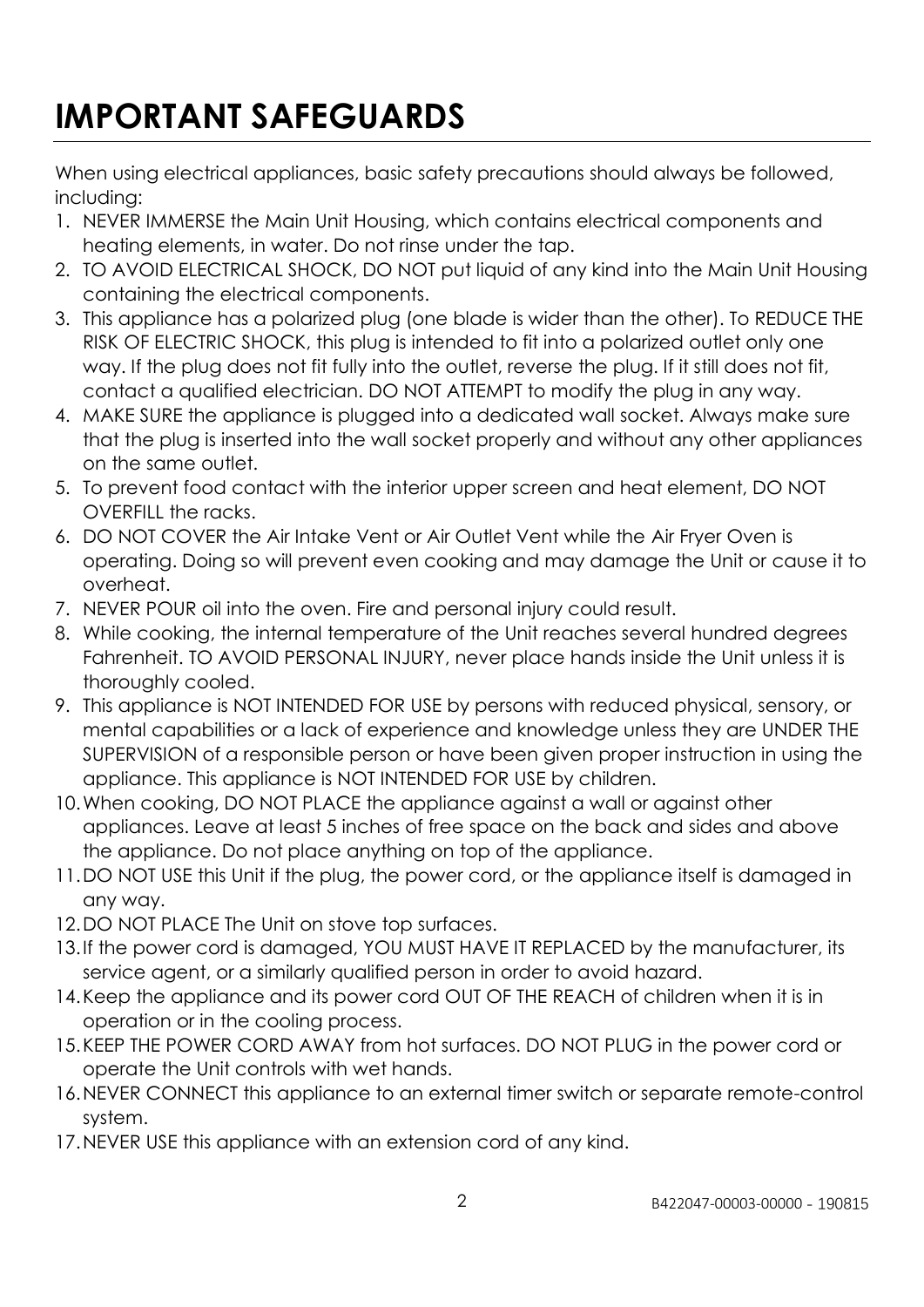- 18.DO NOT OPERATE the appliance on or near combustible materials, such as tablecloths and curtains.
- 19.DO NOT USE the Air Fryer Oven for any purpose other than described in this manual.
- 20.NEVER OPERATE the appliance unattended.
- 21.When in operation, air is released through the Air Outlet Vent. KEEP YOUR HANDS AND FACE at a safe distance from the Air Outlet Vent. Also avoid the air while removing the accessories from the appliance. The Unit's outer surfaces may become hot during use. The accessories WILL BE HOT. WEAR OVEN MITTS or use the Fetch Tool when handling hot components. Wear oven mitts when handling hot surfaces.
- 22.Should the Unit emit black smoke, UNPLUG IMMEDIATELY and wait for smoking to stop before removing oven contents.
- 23.When time has run out, cooking will stop but the fan WILL CONTINUE RUNNING for 20 secs. to cool down the Unit.
- 24.Always operate the appliance on a horizontal surface that is level, stable, and noncombustible.
- 25. This appliance is intended for normal household use only. It is not intended for use in commercial or retail environments.
- 26.If the Power Air Fryer Oven is used improperly or for professional or semiprofessional purposes or if it is not used according to the instructions in the user manual, the warranty becomes invalid and the manufacturer will not be held liable for damages.
- 27.Always unplug the appliance after use.
- 28.Let the appliance cool down for approximately 30 mins. before handling, cleaning, or storing.
- 29.Make sure the ingredients prepared in this Unit come out cooked to a golden-yellow color rather than dark or brown. Remove burnt remnants.

### **OVERHEATING PROTECTION**

Should the inner temperature control system fail, the overheating protection system will be activated, and the Unit will not function. Should this happen, unplug the power cord. Allow time for the Unit to cool completely before restarting or storing.

### **ELECTRIC POWER**

If the electrical circuit is overloaded with other appliances, your new Unit may not operate properly. It should be operated on a dedicated electrical circuit.

### **AUTOMATIC SHUT-OFF**

The appliance has a built-in shut-off device, that will automatically shut down the Unit when the Timer LED reaches zero. You can manually switch off the appliance by selecting the Power Button. The fan will continue running for about 20 secs. to cool down the unit.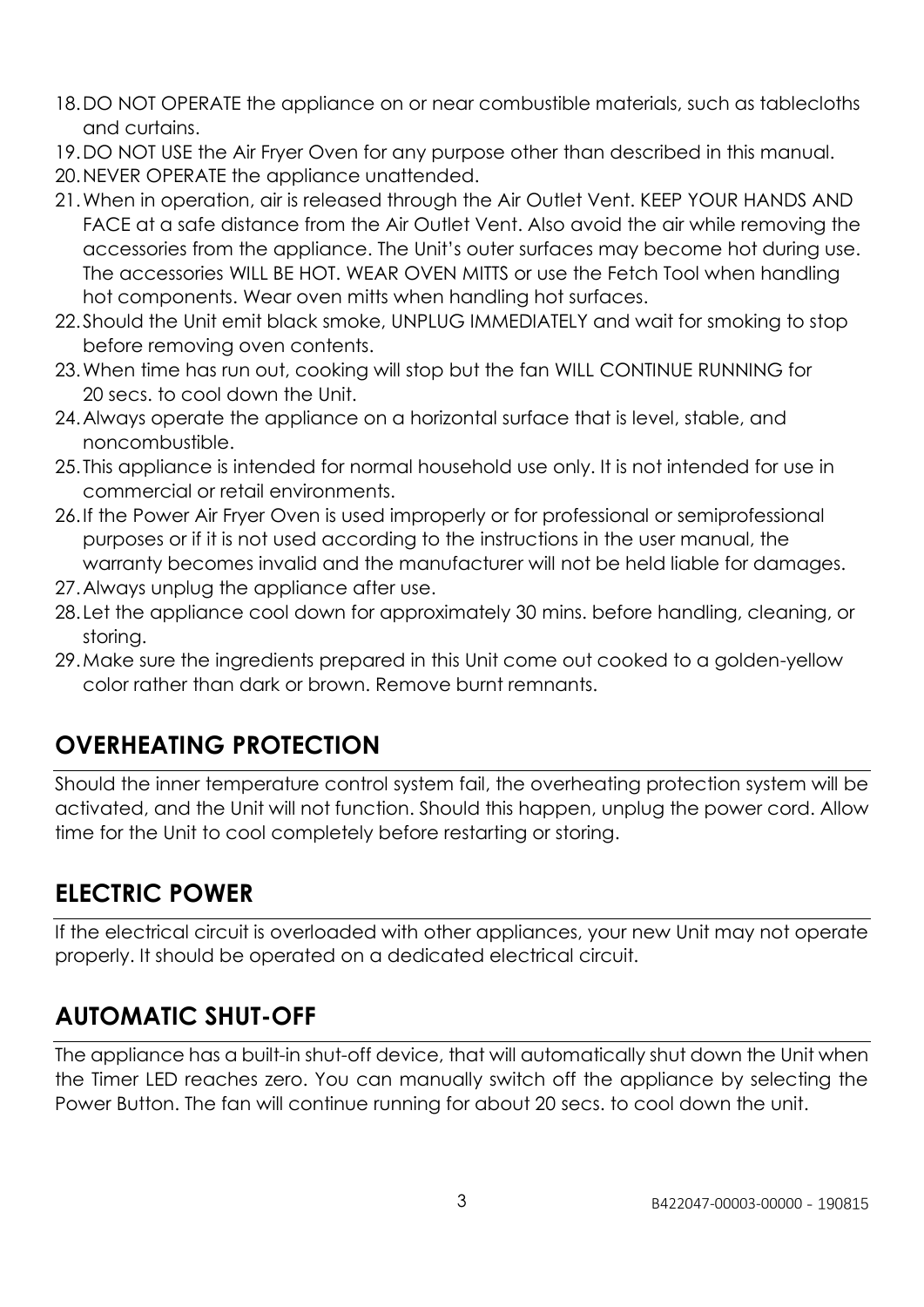### **ELECTROMAGNETIC FIELDS**

This appliance complies with all standards regarding electromagnetic fields. If handled properly and according to the instructions in this user manual, the appliance is safe to use based on scientific evidence available today.

# **SAVE THESE INSTRUCTIONS FOR HOUSEHOLD USE ONLY**

### **UNIT SPECIFICATIONS**

| Model No.      | Supply     | Rated Power   Capacity |     | Temperature   Display           |                  |
|----------------|------------|------------------------|-----|---------------------------------|------------------|
|                | Power      |                        |     |                                 |                  |
| B422047-00003- | 120V, 60Hz | 500W                   | 12L | $90^{\circ}$ F-400 $^{\circ}$ F | LED Touch Screen |
| 00000          |            |                        |     |                                 |                  |

### **BEFORE THE FIRST USE**

• Before initial use and after subsequent use, hand wash the cooking accessories. Then, wipe the outside and inside of the Unit with a warm moist cloth and mild detergent. Finally, preheat the Unit for a few minutes to burn off any residue.

• The cooktop may smoke the first time it is used. It is not defective, and the smoke will burn off within a few minutes.

### **PARTS & ACCESSORIES**





**Illustration 1.** Incline the door at a 30-degree angle. Remove the right side of the bottom of the door and then remove the left.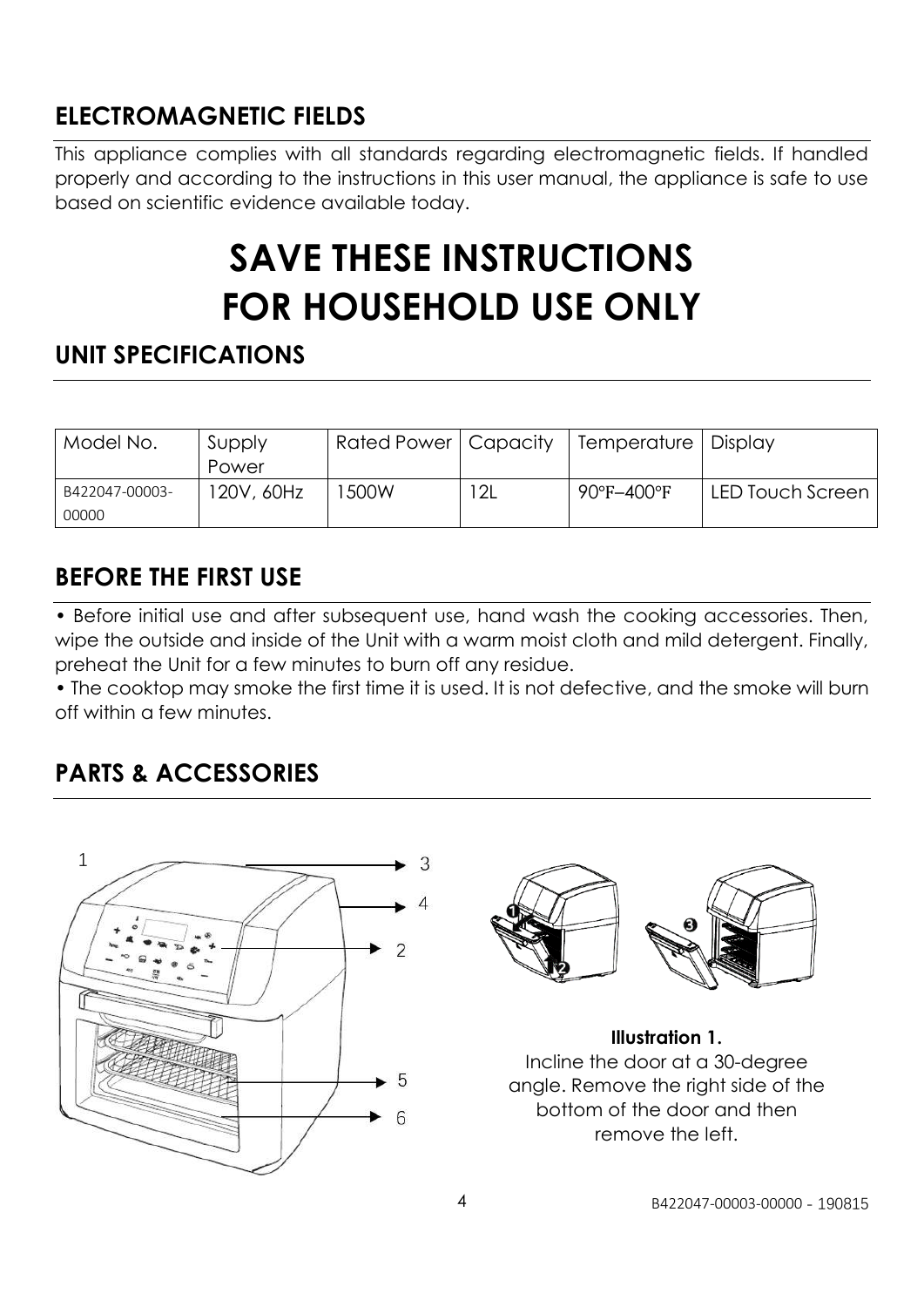- 1. **Main Unit**: The door can be removed from the Main Unit for cleaning.
- Remove the door by inclining it at a 30-degree angle, refer to "illustration 1".
- 2. **Control Panel**: Allows you to control the functions of the Unit (see "Panel" part for details).
- 3. **Air Intake Vents** DO NOT COVER the Air Intake Vents while the Unit is operating.
- 4. **Hot Air Outlet Vents** (back side) DO NOT COVER the Air Outlet Vents while the Unit is operating.
- 5. **Racks**: Use the racks for broiling, baking, toasting, dehydrating and general cooking with other containers made of metal or ovenproof glass. Use on the top, middle or bottom rails of the appliance.
- 6. **Drip Tray**: Cook with the Drip Pan in place for easy clean-up.



### **USING THE DIGITAL CONTROL PANEL**

1. **Power/Start–Stop Button** - Once the Unit is plugged in, the Power Button will light up. Selecting the Power Button once will cause the full panel to light up. Selecting the Power Button a second time will begin the cooking process at the default temperature of 370°F (190°C) and time of 15 mins.

Pressing the Power Button at any time during the cooking process will shut down the Unit, causing the display to go dark immediately and the running light to go dark within 20 seconds. The fan will continue running for 20 seconds to cool down the Unit.

2. **Internal Light** - Selecting this button will help you check cooking progress while Unit is in operation.

NOTE: Opening the door during the cooking process will pause the Unit. Internal light will illuminate if doors open.

- 3. **Rotation Button** Select this button when cooking anything using the Rotisserie Mode. Function can be used with any preset. The icon will blink while in use. NOTE: Rotating accessories to use with the rotisserie mode are sold separately. A rotating basket, rotisserie spit and handle can be purchased as an accessory pack.
- 4. **Temperature Control Buttons** These buttons enable you to raise or lower cooking temperature by 5°F intervals ranging from 150°F (65°C) to 400°F (200°C). Dehydration ranges from 90° F (30°C) to 170°F (75°C).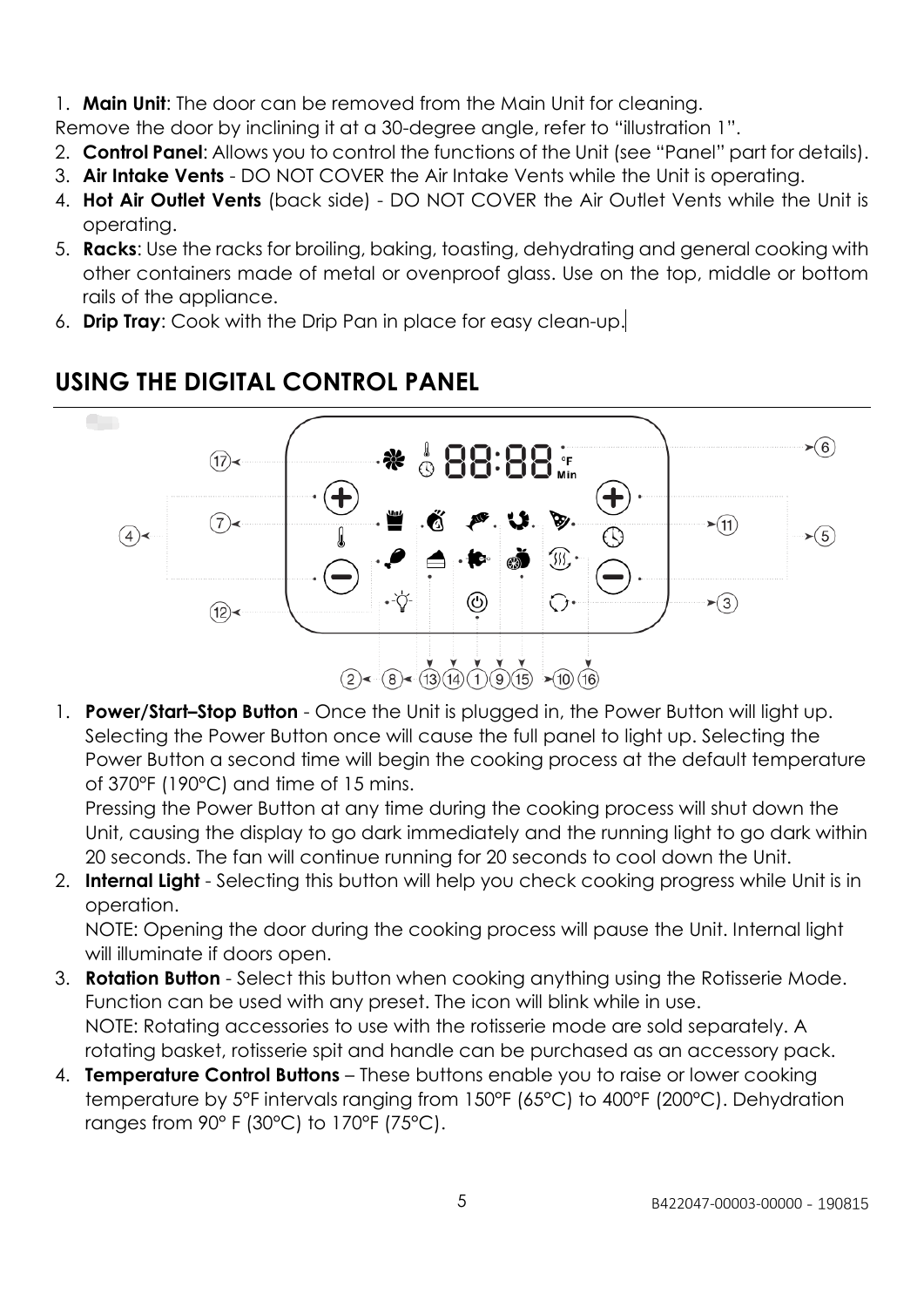- 5. **Time Control Buttons** These buttons enable you to select exact cooking time to the minute, from 1 min. to 90 mins. in all modes except when dehydrating, which uses 30 min. intervals and an operating time of 2–24 hrs.
- 6. **LED Digital Display** The Digital Numeric Display will switch between Temperature and Time Remaining during the cooking process.
- 7. 7 to 16 **Cooking Presets** Selecting any Preset Button sets the Time and Temperature to the Preset's default value. The cooking process starts automatically five seconds. after the Preset has been selected, or the Power Button can be pressed after the Preset Button to start the Oven immediately. You may override these presets with Time and Temperature Buttons.
- 17. **Fan Icon** This icon will blink in sequence while cooking is in progress and continue blinking up to 20 seconds. Once you shut Unit down.

| <b>Preset function</b>    | <b>Temperature</b> | <b>Time</b>      |
|---------------------------|--------------------|------------------|
| 7. French Fries           | 400°F (200°C)      | 15 mins          |
| 8. Steaks/Chops           | 350°F (177°C)      | 25 mins          |
| 9. Fish                   | 325°F (163°C)      | 15 mins          |
| 10. Shrimp                | 320°F (160°C)      | 12 mins          |
| 11. Pizza                 | 360°F (182°C)      | 15 mins          |
| 12. Chicken legs          | 370°F (185°C)      | 40 mins          |
| 13. Baking                | 320°F (160°C)      | 30 mins          |
| 14. Rotisserie (Chicken)* | 375°F (191°C)      | 30 mins          |
| 15. Dehydrator            | 90°F (30°C)        | 2 hrs (2-24 hrs) |
| 16. Reheat                | 240°F (115°C)      | 12 mins          |

### **COOKING PRESETS**

\*Note: Rotisserie spit and rotating accessories sold separately.

Note about the dehydrator setting: Use this function to make fried fruits, vegetables or jerky. Place thin slices of your desired food on the racks and use the longer cooking time with lower temperature to create perfectly dried foods!

### **GENERAL OPERATING INSTRUCTIONS**

### **Before using the Air Fryer Oven for the first time,**

- 1. Read all material, warning stickers and labels.
- 2. Remove all packing materials, labels, and stickers.
- 3. Wash all parts and accessories used in the cooking process with warm soapy water. NOTE: Only the accessories are dishwasher safe.
- 4. Wipe the inside and outside of the cooking Unit with a clean, moist cloth.

NOTE: Never wash or submerge the cooking Unit in water.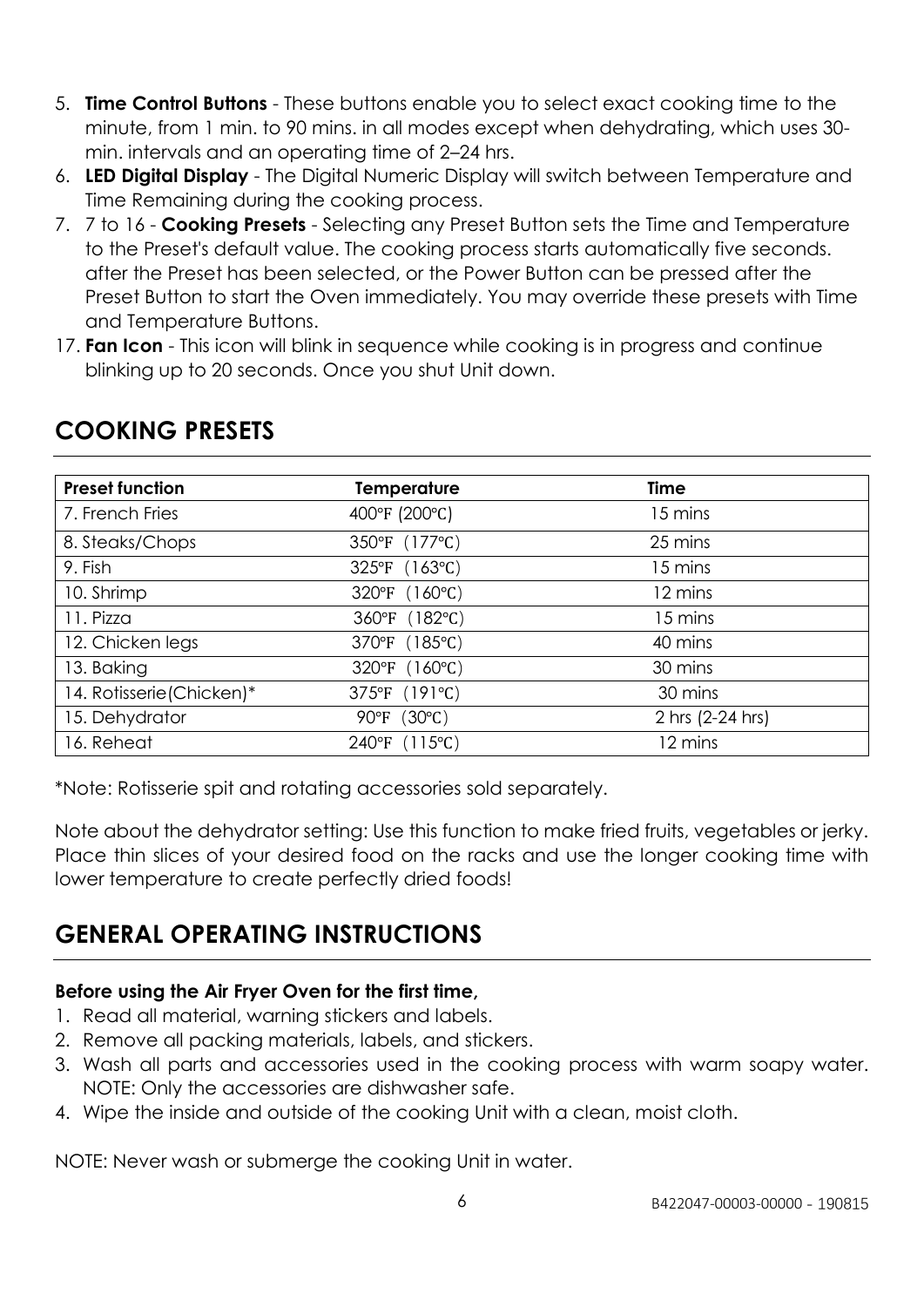NOTE: When using this Unit, never fill any cooking vessel with oil or liquid of any kind. This Unit cooks with hot air only.

#### **Preparing for Use**

- 1. Place the appliance on a stable, level, horizontal, and heat-resistant surface.
- 2. Select the cooking accessory for your recipe.

NOTE: Before initial use and after subsequent use, hand wash the accessories. Then, wipe the outside and inside of the Unit with a warm moist cloth and mild detergent. Finally, preheat the Unit for a few minutes to burn off any residue.

#### **A Versatile Appliance**

The Air Fryer Oven is designed to cook a wide variety of your favorite foods. The charts and tables provided within this manual and the Recipe Guide will help you get great results. Please refer to this information for proper time/temperature settings and proper food quantities.

### **WARNING:**

- NEVER put anything on top of the appliance.
- NEVER cover the air vents on the top and back of the cooking Unit.
- NEVER fill any cooking vessel with oil or liquid of any kind. This Unit cooks with hot air only.
- NEVER use the Oven Door as a place to rest a rack filled with food. The Hot rack could damage the Oven Door or cause the Unit to tip. Personal injury could result.
- ALWAYS use oven mitts when removing hot racks.

### **COOKING INSTRUCTIONS**

### **Cooking with the Air Fryer Oven**

- 1. Place the ingredients on Racks.
- 2. Put the Drip Tray, racks into the unit and shut the oven door. Plug the power cord into a 120V dedicated outlet.
- 3. Press the Power Button once
- 4. Select a preset function or manually set the Temperature and then the Time.
- 5. Press the Power Button to begin the cooking cycle immediately once the desired cooking time and temperature have been selected.

#### **NOTE: You may open the oven door to view the cooking at any time during the process to check the progress.**

#### **Tips**

• Foods that are smaller in size usually require a slightly shorter cooking time than larger ones.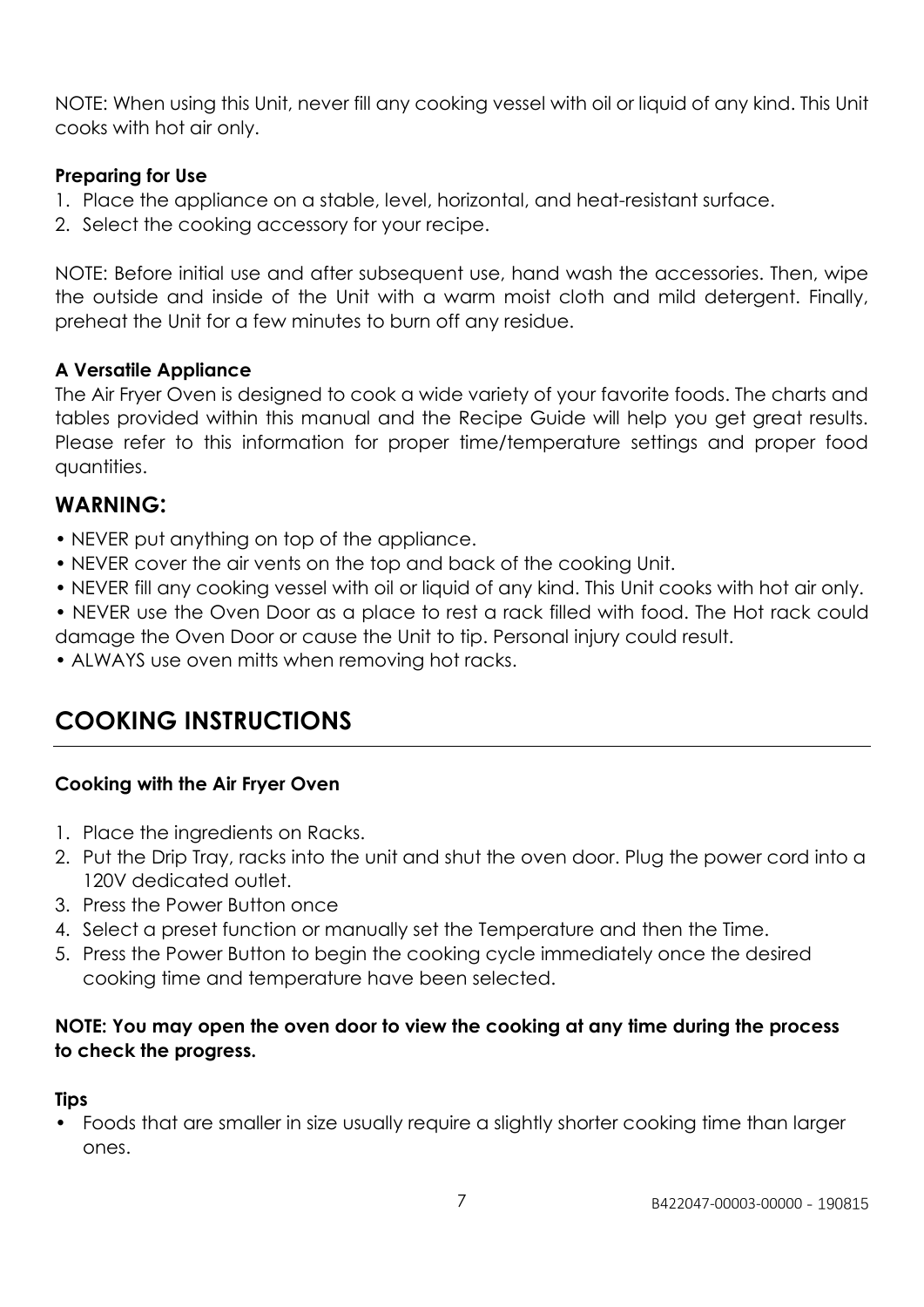- Large quantities of food only require a slightly longer cooking time than smaller quantities.
- Flipping or turning smaller sized foods halfway through the cooking process ensures that all the pieces are evenly fried.
- Misting a bit of vegetable oil on fresh potatoes is suggested for a crispier result. When adding a little oil, do so just before cooking.
- Snacks normally cooked in an oven can also be cooked in the Air Fryer Oven.
- Use premade dough to prepare filled snacks quickly and easily. Premade dough also requires a shorter cooking time than homemade dough.
- Place a baking tin or oven dish in the Air Fryer Oven when baking a cake or quiche. A tin or dish is also suggested when cooking fragile or filled foods.

| <b>Food type</b>          | Min-Max QTY      | <b>Time</b>   | <b>Temperature</b> | <b>Note</b>       |
|---------------------------|------------------|---------------|--------------------|-------------------|
| Thin Frozen Fries         | $11/4 - 3$ cups  | 15-16 mins.   | 400°F (200°C)      |                   |
| <b>Thick Frozen Fries</b> | $11/4-3$ cups    | 15-20 mins.   | 400°F (200°C)      |                   |
| Homemade Fries            | 1 1/4-3 1/4 cups | 10-16 mins.   | 400°F (200°C)      | Add 1/2 tbsp. oil |
| Homemade Potato           | $11/4-31/4$ cups | 18-22 mins.   | 360°F (182°C)      | Add 1/2 tbsp. oil |
| Wedges                    |                  |               |                    |                   |
| Homemade Potato           | $11/4 - 3$ cups  | 12-18 mins.   | 360°F (182°C)      | Add 1/2 tbsp. oil |
| Cubes                     |                  |               |                    |                   |
| Hash Browns               | 1 cup            | 15-18 mins.   | 360°F (182°C)      |                   |
| Potato Gratin             | 2 cups           | 15-18 mins.   | 400°F (200°C)      |                   |
| <b>Steak</b>              | $1/4-1.1$ lb     | 8-12 mins.    | 360°F (182°C)      |                   |
|                           |                  |               |                    |                   |
| Pork Chops                | $1/4 - 1.1$ lb   | $10-14$ mins. | 360°F (182°C)      |                   |
| Hamburger                 | $1/4 - 1.1$ lb   | $7-14$ mins.  | 360°F (182°C)      |                   |
| Sausage Roll              | $1/4 - 1.1$ lb   | 13-15 mins.   | 400°F (200°C)      |                   |
| <b>Chicken Drumsticks</b> | $1/4 - 1.1$ lb   | 18-22 mins.   | 360°F (182°C)      |                   |
| Chicken Breast            | $1/4 - 1.1$ lb   | 10-15 mins.   | 360°F (182°C)      |                   |
| <b>Spring Rolls</b>       | $1/4 - 3/4$ lb   | 15-20 mins.   | 400°F (200°C)      | Use oven-ready    |
| Frozen Chicken            | $1/4 - 1.1$ lb   | $10-15$ mins. | 400°F (200°C)      | Use oven-ready    |
| Nuggets                   |                  |               |                    |                   |
| <b>Frozen Fish Sticks</b> | $1/4-1.1$ lb     | $6-10$ mins.  | 400°F (200°C)      | Use oven-ready    |
| Mozzarella Sticks         | $1/4-1.1$ lb     | 8-10 mins.    | 360°F (182°C)      | Use oven-ready    |
| <b>Stuffed Vegetables</b> | $1/4 - 1.1$ lb   | 10 mins.      | 320°F (160°C)      |                   |
| Cake                      | $11/4$ cups      | 20-25 mins.   | 320°F (160°C)      | Use baking tin    |
| Quiche                    | $11/2$ cups      | 20-22 mins.   | 360°F (182°C)      | Use baking        |
|                           |                  |               |                    | tin/oven dish     |
| <b>Muffins</b>            | $11/4$ cups      | 15-18 mins.   | 400°F (200°C)      | Use baking tin    |
| <b>Sweet Snacks</b>       | $11/2$ cups      | 20 mins.      | 320°F (160°C)      | Use baking        |
|                           |                  |               |                    | tin/oven dish     |
| <b>Frozen Onion Rings</b> | 1 lb             | 15 mins.      | 400°F (200°C)      |                   |

### **COOKING CHART**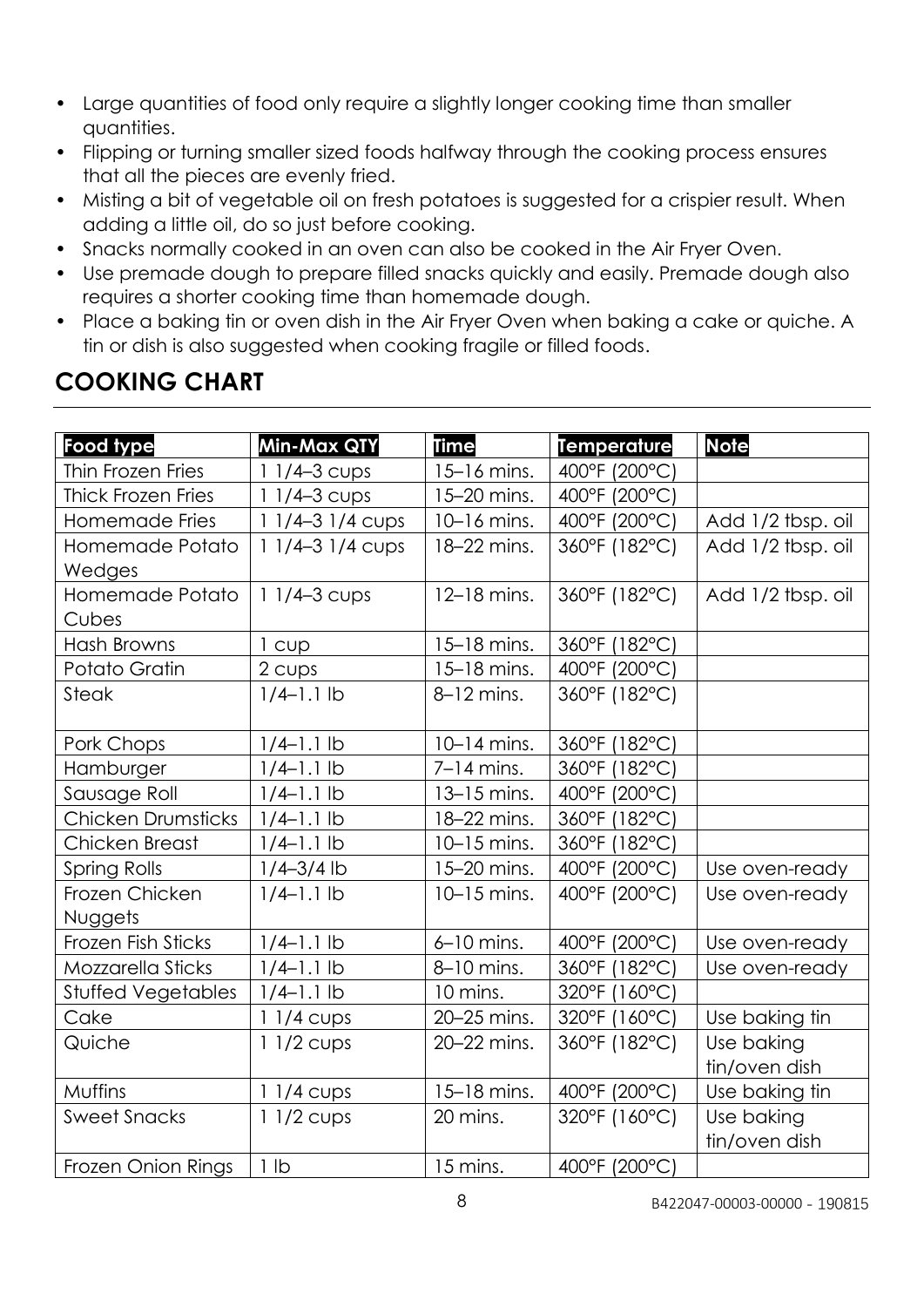#### **Note**

The Cooking table above will help you select the correct temperature and time for best results. As you become more familiar with the Air Fryer Oven cooking process, you may adjust these settings to suit your own personal tastes.

NOTE: Keep in mind that these settings are indications. Since ingredients differ in origin, size, shape, and brand, we cannot guarantee the best settings for your ingredients.

#### **Tips**

- Set the Timer to half the time needed for the recipe and the Timer bell will alert you when it's time to flip your food. When you hear the timer bell, the preset preparation time has elapsed.
- Add 3 mins. to cooking time when starting with a cold appliance.

### **CLEANING & STORAGE**

#### **Cleaning**

- 1. Clean the Air Fryer Oven after each use. The accessories are dishwasher safe. Never use abrasive cleaning materials or utensils on these surfaces. Caked-on food should be soaked for easy removal in warm, soapy water. Remove the power cord from the wall socket and be certain the appliance is thoroughly cooled before cleaning.
- 2. Wipe the outside of the appliance with a warm, moist cloth and mild detergent.
- 3. Clean the inside of the appliance with hot water, a mild detergent, and a nonabrasive sponge.
- 4. If necessary, remove unwanted food residue from the upper screen with a cleaning brush.

#### **Storage**

- 1. Unplug the appliance and let it cool thoroughly.
- 2. Make sure all components are clean and dry.
- 3. Place the appliance in the clean, dry place.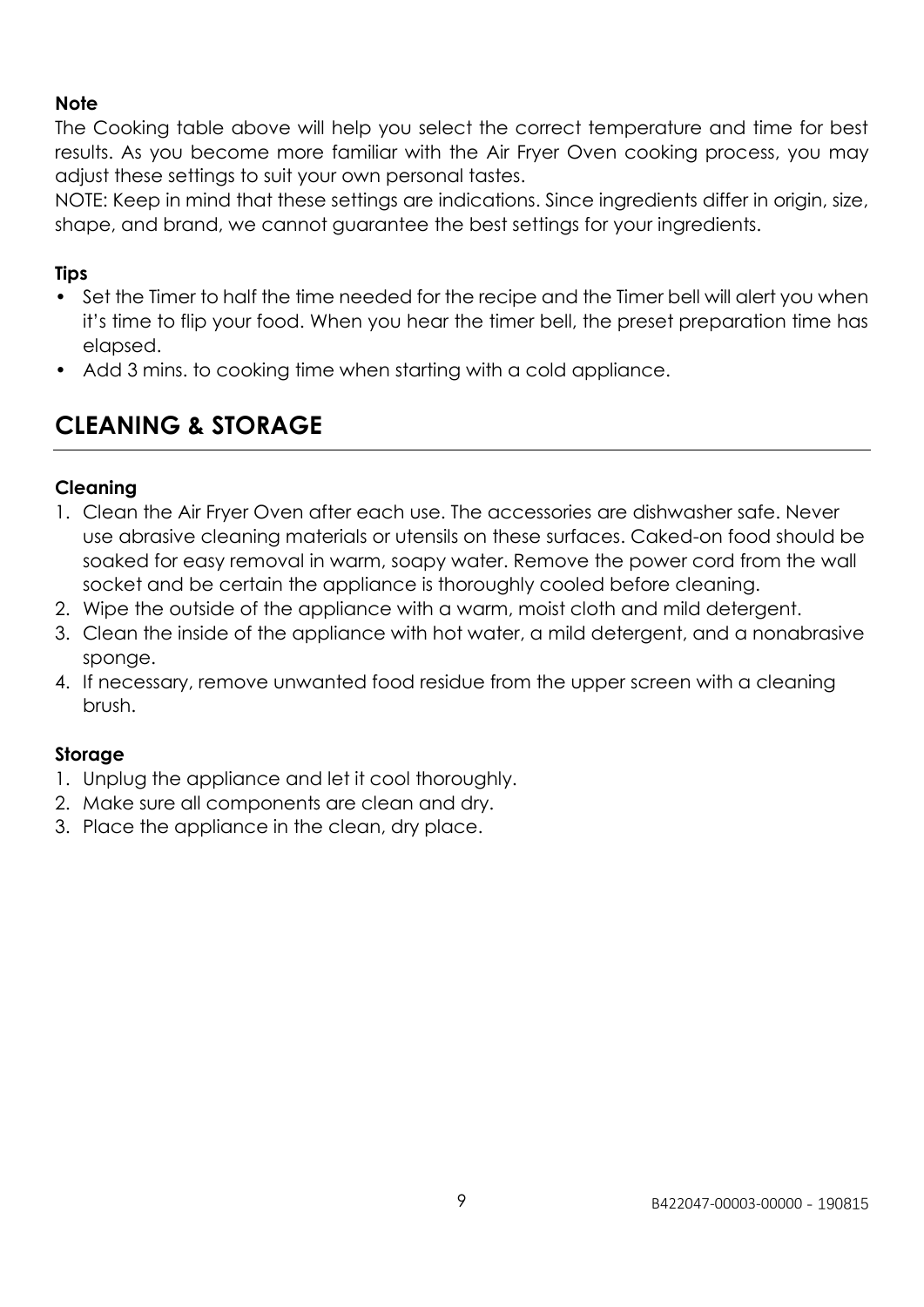### **TROUBLESHOOTING**

| Problem                                | <b>Possible Cause</b>                                                                                                           | Solution                                                                                                 |
|----------------------------------------|---------------------------------------------------------------------------------------------------------------------------------|----------------------------------------------------------------------------------------------------------|
| The Air Fryer Oven<br>does not work    | 1. The appliance is not plugged in.<br>2. You have not turned the Unit on<br>by setting the preparation time<br>and temperature | 1. Plug power cord into wall<br>socket.<br>2. Set the temperature and time<br>Check that door is closed. |
| Food not cooked                        | 1. The food is overloaded.<br>2. The temperature is set too low.                                                                | 1. Use smaller batches for more<br>even frying.<br>2. Raise temperature and<br>continue cooking.         |
| Food is not fried<br>evenly            | Some foods need to be turned<br>during the cooking process.                                                                     | See General Operations in<br>this manual                                                                 |
| White smoke<br>Coming from<br>the unit | 1. Oil is being used.<br>2. Accessories have excess grease<br>residue from previous cooking.                                    | 1. Wipe down to remove<br>excess oil.<br>2. Clean the accessories after<br>each use.                     |
| Problem                                | Possible Cause                                                                                                                  | Solution                                                                                                 |
| French fries are<br>not fried evenly   | 1. Wrong type of potato being<br>used.<br>2. Potatoes not blanched properly<br>during preparation.                              | 1. Use fresh, firm potatoes.<br>2. Use cut sticks and pat dry to<br>remove excess starch.                |
| Fries are not crispy                   | Raw fries have too much water.                                                                                                  | Dry potato sticks properly<br>before misting oil. Or cut sticks<br>smaller and add a bit more oil.       |

### **ERROR CODES**

| Display Shown | Possible Cause                       | Solution              |
|---------------|--------------------------------------|-----------------------|
| F1.           | Broken circuit of the thermal sensor | Call Customer Service |
| F2.           | Short circuit of the thermal sensor  | Call Customer Service |